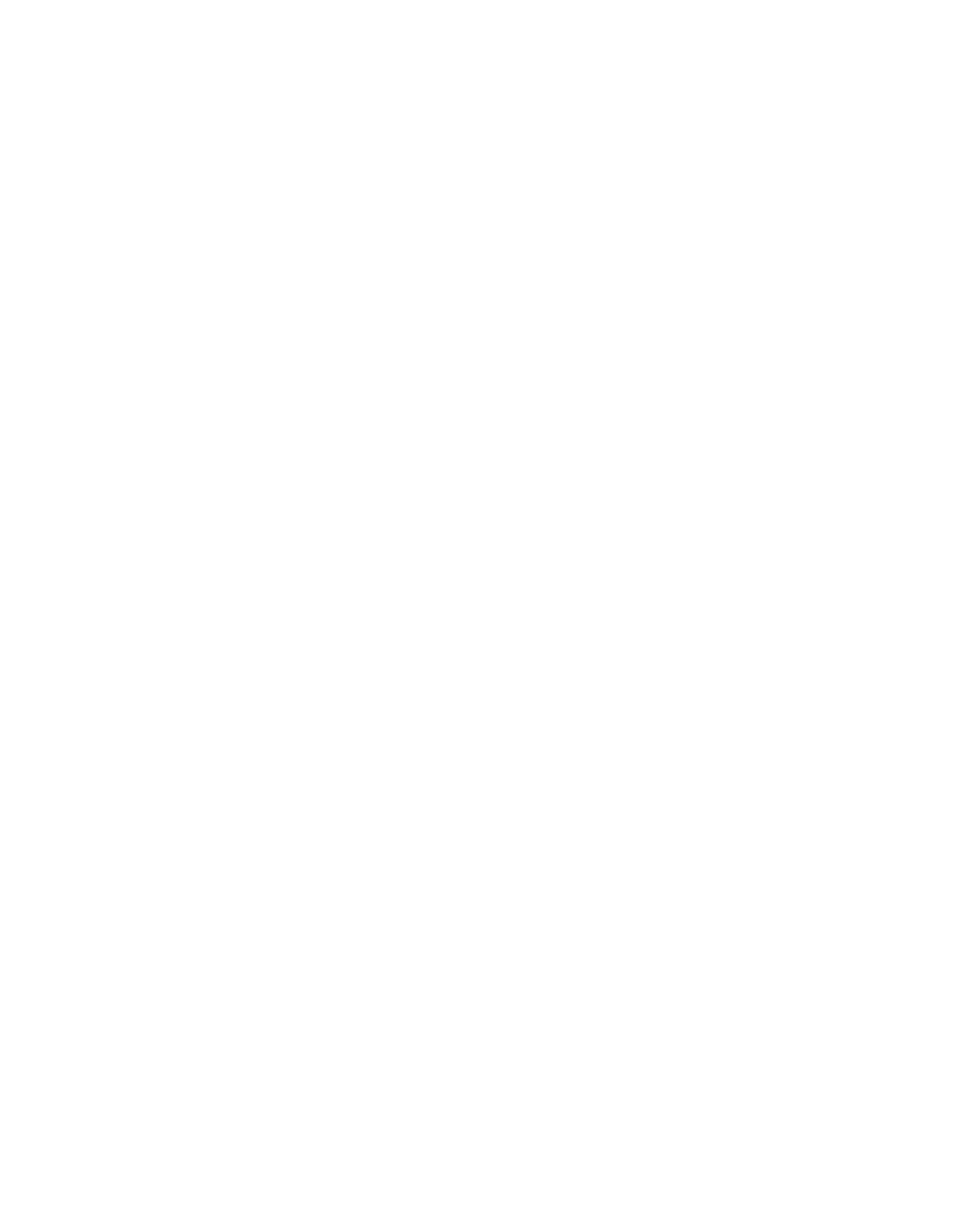| <b>Table of Contents</b> |     |                                                            | page |
|--------------------------|-----|------------------------------------------------------------|------|
|                          | ı.  | <b>Proposal Summary Information</b>                        | 3    |
|                          | Н.  | <b>Project Design Team</b>                                 | 5    |
|                          | Ш.  | <b>Project Introduction</b>                                | 7    |
|                          | IV. | <b>Trail Segment Location and Description</b>              | 11   |
|                          | V.  | <b>Conformance with City of Beaverton Development Code</b> | 15   |

## **EXHIBITS**

- **A. DRCL and Tree Plan 2 Plan Set**
- **B. Pre-App Summary Notes**
- **C. CWS Service Provider Letter**
- **D. CWS Site Assessment**
- **E. DSL Concurrence Letter**
- **F. Arborist Report / Tree Survey**
- **G. Hydrology Report**
- **H. Impervious Surface Inventory**
- **I. No-Rise Report**
- **J. Geotech Report**
- **K. Sanitary Pipe Upsizing Letter**
- **L. Structural Calculations**
- **M. Neighborhood Meeting Info.**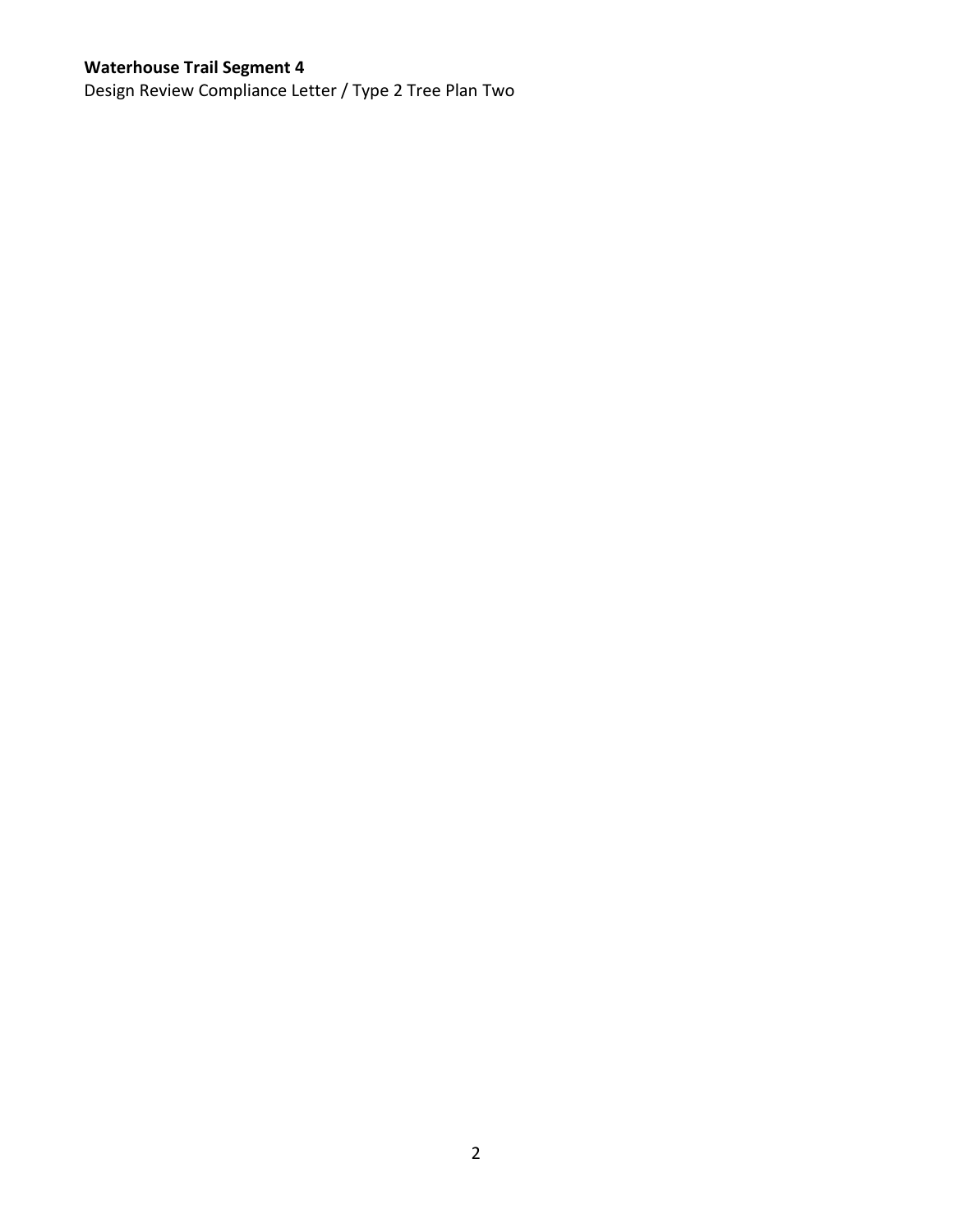Design Review Compliance Letter / Type 2 Tree Plan Two

# **I. Proposal Summary Information**

File No:

| Applicant:                     | <b>Tualatin Hills Park &amp; Recreation District</b><br>Tim Bonnin, Project Manger<br>Fanno Creek Service Center, 6220 SW 112 <sup>th</sup> Avenue, #100<br>Beaverton, OR 97008<br>Phone: 503.614.4003<br>Email: Thonnin@thprd.org |
|--------------------------------|------------------------------------------------------------------------------------------------------------------------------------------------------------------------------------------------------------------------------------|
| Applicant's<br>Representative: | Jim Sandlin<br>MacKay Sposito, Inc.<br>1325 Tech Center Dr., Suite 140<br>Vancouver, WA 98683<br>Phone: 503.381.2386<br>jsandlin@mackaysposito.com                                                                                 |
| Request:                       | Design Review Compliance Letter (DCLR)<br>Type 2 Tree Plan Two                                                                                                                                                                     |
| Location:                      | 16598 NW Bethany Ct.<br>Beaverton, OR 97006                                                                                                                                                                                        |
| Assessor's Map:                | Map 1N131AD02400<br>Map 1N131AD02500<br>Map 1N131AD00102                                                                                                                                                                           |
| <b>Zoning Designation:</b>     | OI-Office Industrial                                                                                                                                                                                                               |
| Area to be Developed:          | 12,250 S.F.                                                                                                                                                                                                                        |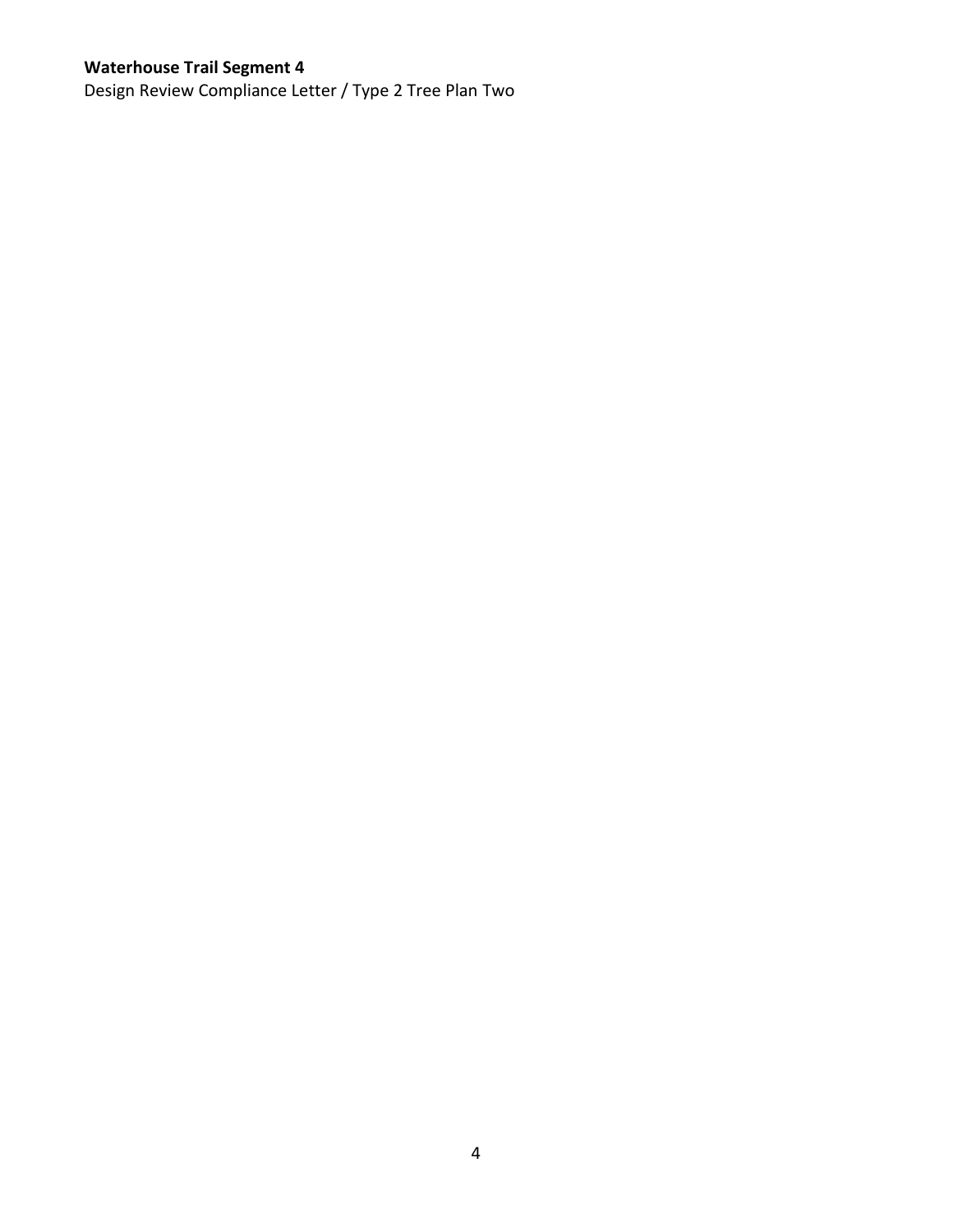Design Review Compliance Letter / Type 2 Tree Plan Two

## **II. Project Team**

## **Owner Representative**

Tualatin Hills Park & Recreation District Tim Bonnin, Project Manger 6220 SW 112th Avenue, #100 Beaverton, OR 97008 Phone: 503.614.4003 Email: [Tbonnin@thprd.org](mailto:Tbonnin@thprd.org)

## **Landscape Architect**

MacKay Sposito, Inc. Jim Sandlin, RLA 1325 Tech Center Dr., Suite 140 Vancouver, WA 98683 Phone: 503.381.2386 Email: [jsandlin@mackaysposito.com](mailto:jsandlin@mackaysposito.com)

## **Civil Engineer**

MacKay Sposito, Inc. Damon Webster, PE 1325 Tech Center Dr., Suite 140 Vancouver, WA 98683 Phone: 360.823.1334 Email: [DWebster@mackaysposito.com](mailto:DWebster@mackaysposito.com)

## **Natural Resource Consultants**

Mason, Bruce & Girard, Inc. Stuart Myers, Biologist 707 SW Washington St., Suite 1300 Portland, OR 97205 Phone: 503.224.3445 Email: [smyers@masonbruce.com](mailto:smyers@masonbruce.com)

## **Electrical Engineer**

Hood McNees, Inc. Harold McNees, PE 1923 SE Stark Portland, OR 97214 Phone: 503.231.7825 Email: [harold.mcnees@hmcnees.com](mailto:harold.mcnees@hmcnees.com)

## **Geotechnical Engineer**

GRI Geotechnical Engineering Kyle Wolfe, Project Engineer 9750 SW Nimbus Ave. Beaverton, OR 97008 Phone: 503.641.3478 Email: [KWolfe@gri.com](mailto:KWolfe@gri.com)

## **Water Resource Engineer**

Amec Foster Wheeler PLC Habib Matin, PE, PhD 7376 SW Durham Rd. Portland, OR 97224 Phone: 503.941.4018 Email: [Habib.Matin@amecfw.com](mailto:Habib.Matin@amecfw.com)

## **Structural Engineer**

Kramer, Gehlen & Associates, Inc. Ryan R. Musgrove. 400 Columbia Street, Suite 200 Vancouver, WA 98660 Phone: 360.693.1621 Email: [ryanm@kramer-gehlen.com](mailto:daveg@kramer-gehlen.com)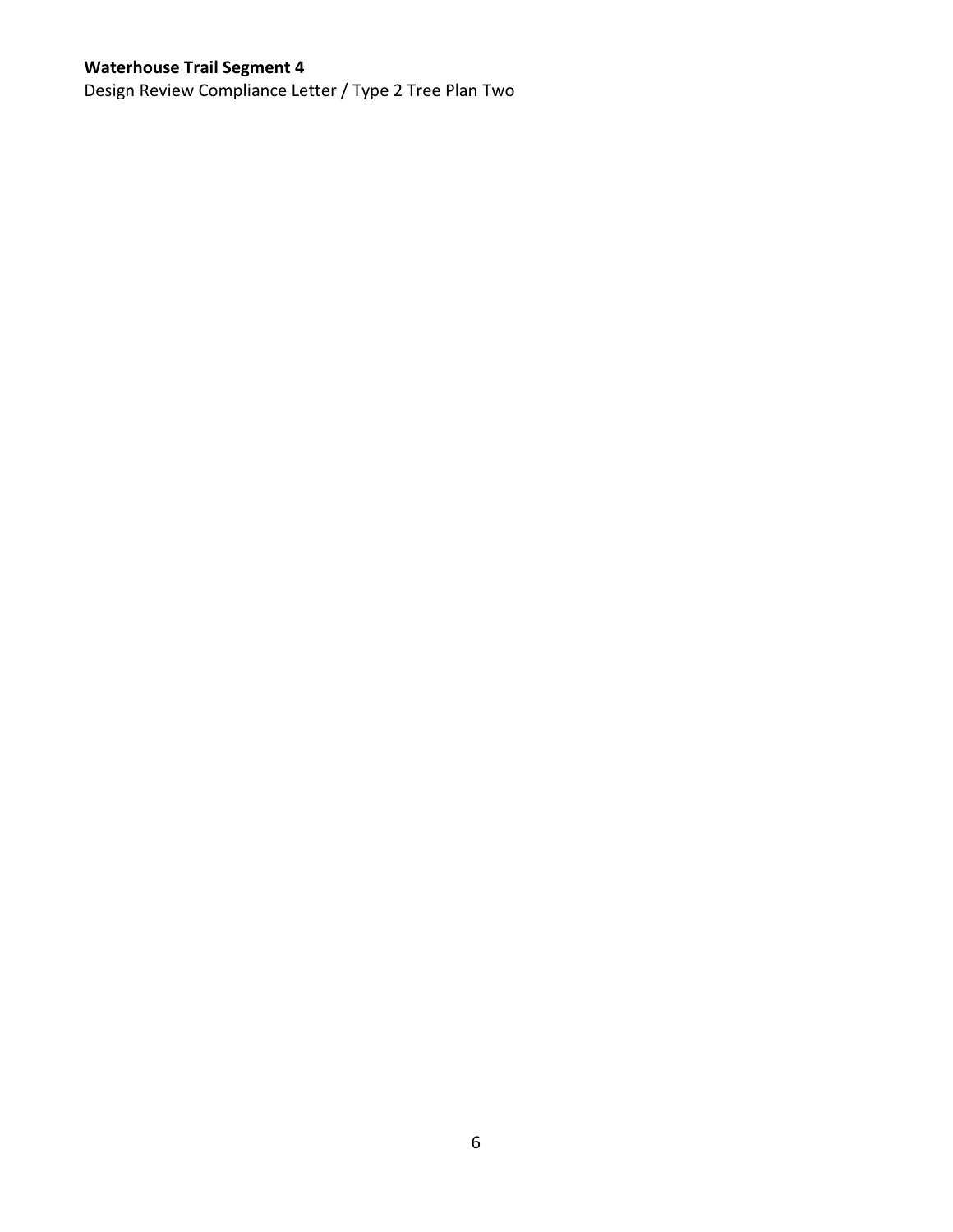## **III. Project Introduction**

## **A. Project Background**

In November 2008, voters approved a \$100 million bond that will among other things, help preserve natural areas for fish and wildlife habitat, improve water quality and develop new trails and trail connections across the district. Following the bond approval, Tualatin Hills Park & Recreation District (District) hired MacKay Sposito, Inc. in 2010 to lead a group of consultants to Master Plan and Implement five infill trail segments along the existing Waterhouse Trail corridor. Waterhouse Trail is an approximately 5.5 – mile long off-street community trail that provides recreational and alternative transportation opportunities for bicyclists and pedestrians from the Merlo Road Light Rail Station to the Rock Creek Regional Trail. The trail will eventually extend past NW Springville Road into the proposed North Bethany community.

The five infill trail segments were identified as Segments 1, 4, 5, the West Union Road Crossing and the West Spur Segment and totaled approximately 2.12 miles in length. Segments 1 and 4 were designed and permitted under City of Beaverton's jurisdiction and the remainder of the segments were permitted under Washington County's jurisdiction.

All five trail segments were bid for construction in April, 2013. Once bids were received it was determined that there was a funding shortfall to complete all five, so, Segment 4 was shelved until which time funding became available. The remaining segments were successfully constructed and asbuilt drawings were submitted in August, 2014. Unfortunately, enough time passed while Segment 4 was shelved that the previously acquired permits expired.

In late 2016, the District acquired a grant to fund the final design and construction of Segment 4 and has once again hired MacKay Sposito to oversee a consultant team to provide the services needed. The consultant team is comprised of the same firms that provided the original services in 2010. The team and their roles consist of:

*MacKay Sposito* – Civil Engineering, Landscape Architecture, Survey, Permitting, Bidding and Construction Administration

*Mason, Bruce & Girard* (MB&G) – Environmental Applications and Permitting *Kramer Gehlen Associates* (KGA)– Structural Engineering *ACC Cost Consultants, LLC* – Cost Estimation *GRI* – Geotechnical Engineering and Inspection *AMEC* – No-rise Certification *Hood-McNees, Inc.* – Electrical Engineering (grounding design) *Teragan & Associates, Inc.* – Arboricultural Consultant *Western Wood Structures* – Bridge and Boardwalk Design

District Staff has previously met with and received support from numerous stakeholders including Portland General Electric (PGE), Bonneville Power Administration (BPA), TriMet, Washington County and several landowners for right-of-way acquisition. In addition, as part of the master planning effort completed by MacKay Sposito, the proposed trail alignments received support of the public during an open house and by the District's Trail Advisory Committee. As a result, the District's Board of Directors unanimously adopted the Waterhouse Trail Master Plan on August 9, 2010.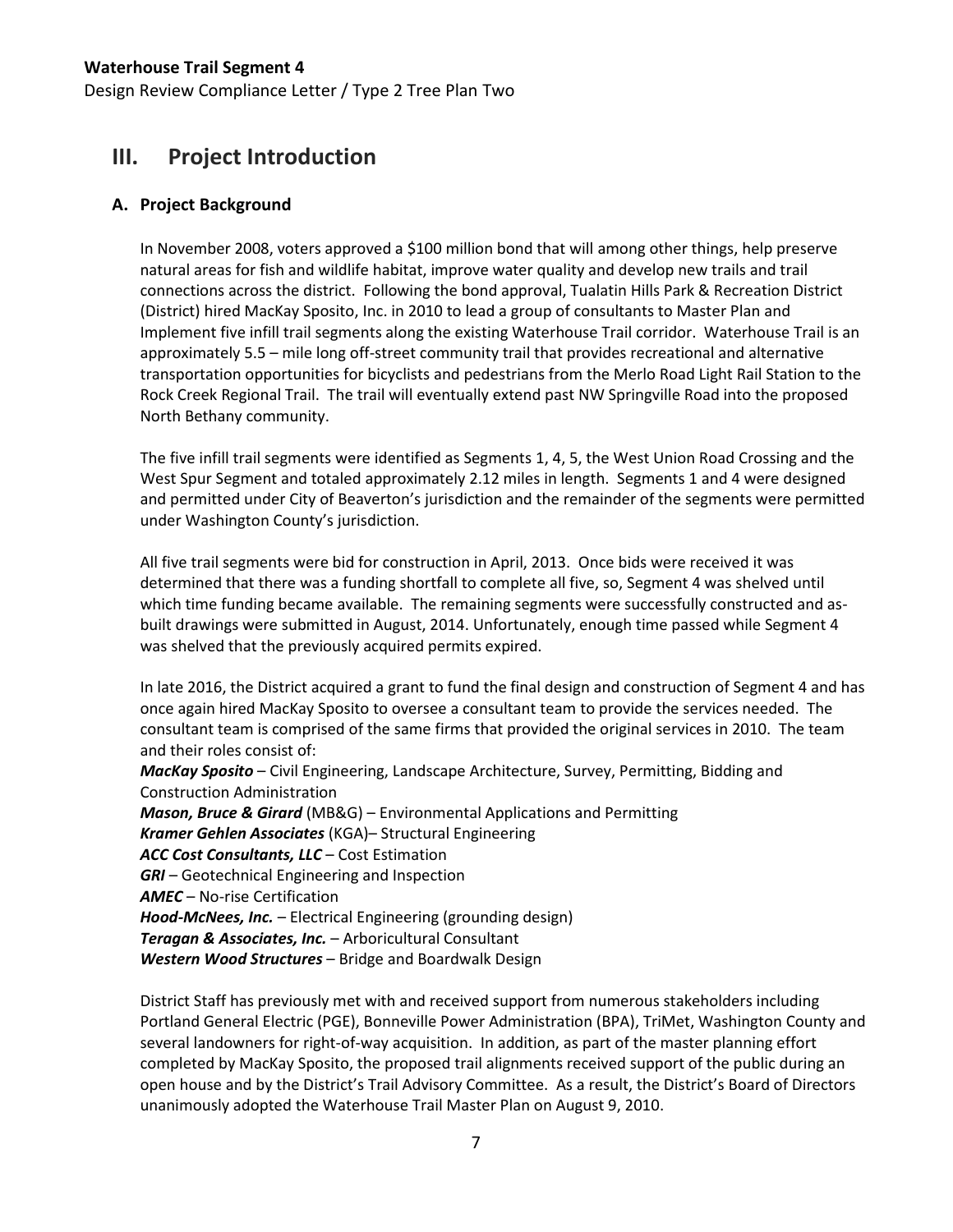Design Review Compliance Letter / Type 2 Tree Plan Two

#### Proposed Standards and District Goals

The following are goals and standards that were incorporated into the adopted Trail Master Plan: *Goals*

- Whenever possible, meet ADA guidelines.
- Avoid and minimize impacts to natural resources (i.e., wetlands, streams and significant trees).
- Provide direct and safe street crossings.
- Avoid impacts to existing utilities. Work cooperatively with utility representatives where trail interfaces with their land and facilities.
- Identify opportunities to provide connections to adjacent neighborhoods.
- Provide the most graceful alignment and profile possible.

#### *Standards*

- Asphalt Trails (10'-0" wide asphalt with 2'-0" wide gravel shoulders)
- Bridges (12'-0" clear widths)
- Boardwalks (12'-0" clear widths)
- District's standard trail signage

## **B. Recent Project Updates:**

Since reviving this project, the consultant team has revisited and updated various aspects of the project. Among these efforts have been:

- Completed a new Pre-Application Conferences with the City of Beaverton and also with Clean Water Services. *(See Exhibit B – Pre-App Summary Notes)*
- MB&G conducted updated Environmental Fieldwork and Application Resubmittals.
	- $\circ$  MB&G has confirmed the previously delineated wetlands and waters, vegetated corridor conditions and buffer boundaries per CWS Design and Construction Standards. *(See Exhibit D – CWS Site Assessment)* It was discovered that the wetland boundaries have expanded slightly at the southern end of the alignment. This results in a need to add an approximate 30'-0" length of boardwalk to what was originally designed.
	- $\circ$  The updated fieldwork also resulted in an approximate 1,500 sq. ft. reduction in the vegetated corridor. As a result of the two factors above, the mitigation and restoration have changed somewhat from what was originally designed.
	- o Received Wetland Delineation Concurrence from DSL. *(See Exhibit E – DSL Concurrence Letter)*
	- o Received updated CWS Service Provider Letter. *(See Exhibit C – CWS Service Provider Letter)*
	- o Submitted and awaiting approval of JPA.
- MacKay Sposito and Tergan & Associates, Inc. conducted an updated tree inventory and discovered there are two trees that previously were marked for removal that no longer exist on site. The arborist report and tree plan drawings have been subsequently updated. *(See Exhibit F – Arborist Report/Tree Survey)*
- Kramer Gehlen & Associates has reviewed the utility crossings by the switchback trail and retaining walls and indicated that the wall and path as designed will bridge the utility as it exists and will also accommodate a future upsizing of the sanitary sewer line by boring or pipe bursting methods without degradation to either the sewer line or the wall and path. Based on their assessment, the diameter of the pipe can be increased from a 21" dia. up to a 48" dia. without conflict with the proposed switchback trail. *(See Exhibit K – Sanitary Pipe Upsizing Letter)*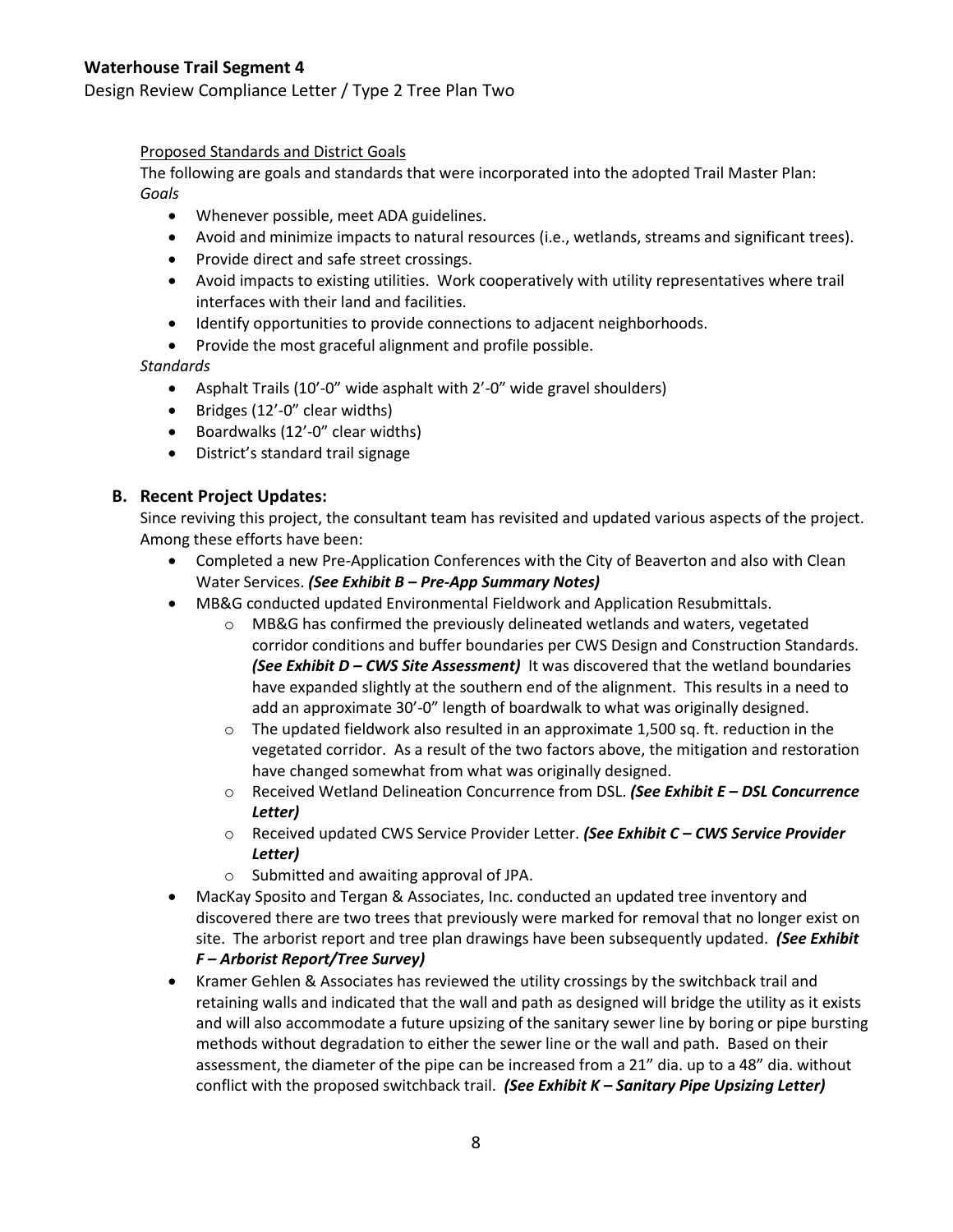- The Boardwalk and Bridges for this project will be Owner Provider / Contractor Installed similar to the previous completed trail sections. As such, THPRD has contracted directly with Western Wood Structures to update the bridge and boardwalk drawings and structural calculations which are included in this submittal for review. *(See Exhibit A – DCRL and Tree Plan 2 Plan Set* and *Exhibit L – Structural Calculations)*
- Although not required per the Pre-Application Conference, THPRD has conducted a recent Neighborhood Meeting to update the surrounding community. *(See Exhibit M – Neighborhood Meeting Info.)*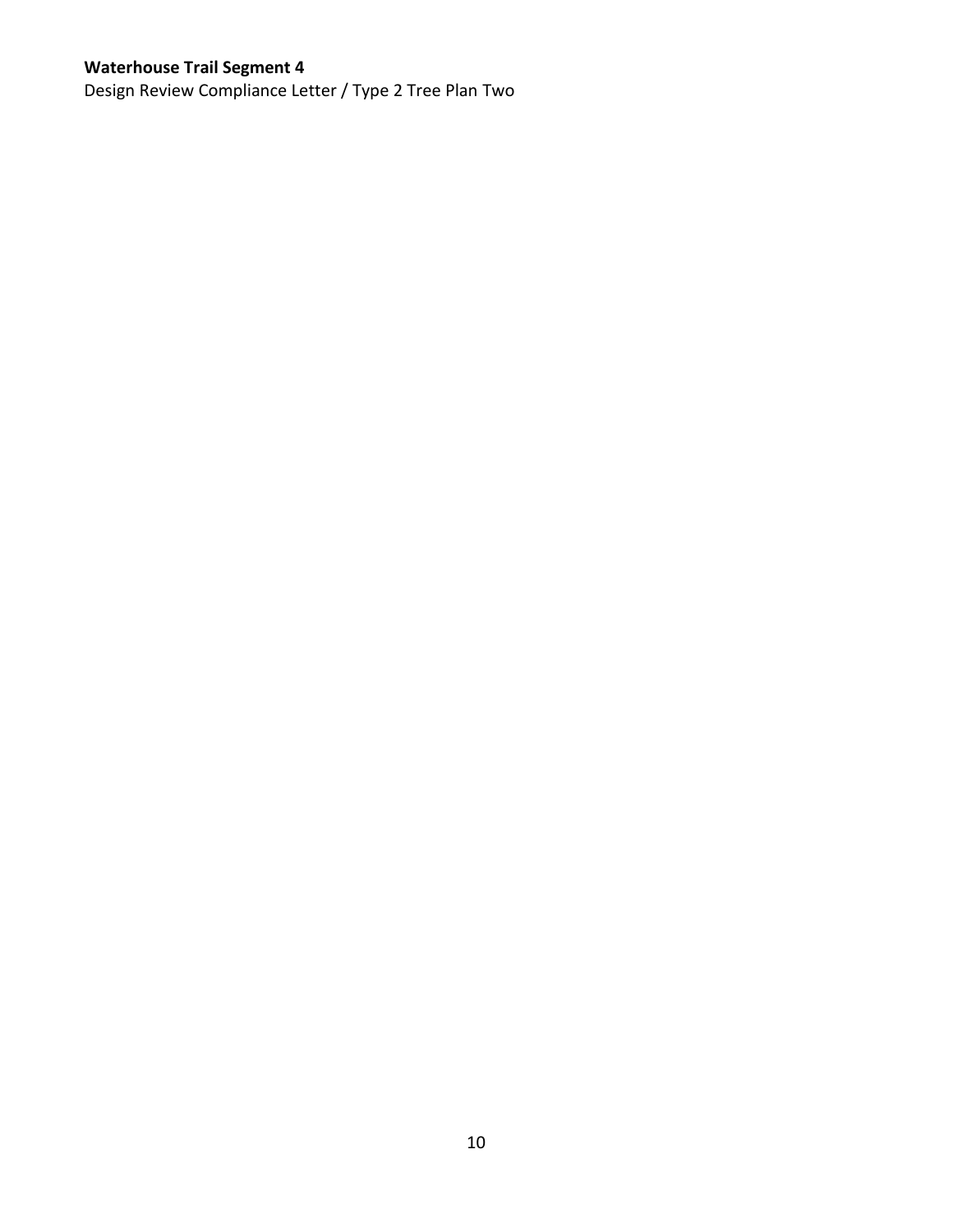## **IV. Trail Segment Location and Project Description**

## **A. Location**

Segment 4 is a gap that extends from the trail located at the northeast end of the soccer field located in Waterhouse Powerline Park and extends northward across Willow Creek and ends at the NW Bethany Court cul-de-sac. The trail segment is approximately 950 feet long. *(See Cover Sheet CS0.00)*

## **B. Project Description:**

The proposed trail alignment will generally follow the existing trail alignment from the trail intersection located at the northeast corner of the soccer fields north along the existing boardwalk alignment until it crosses Willow Creek. *(See Existing Conditions & Demolition Plans Sheets C1.01 and C1.02).* The intent is to utilize the existing alignment to the extent possible to minimize disturbance within the environmentally sensitive areas. Once it crosses Willow Creek with a 30-foot long bridge, the boardwalk continues north across the wetlands and transitions back to an asphalt trail.

*Trail***:** The existing asphalt trail is approximately 7-feet wide and the existing boardwalk is 6-feet wide. The proposed trail will be a combined width of 14-feet wide consisting of a 10-foot wide asphalt paved section with (2) 2-foot wide crushed rock shoulders.

*Boardwalk***:** The proposed boardwalk structures will be 12-foot clear width supported with 6"x6"posts and bracing or floor beams installed on Diamond Pier pin foundations, condition varies. Once the trail crosses Willow Creek the *existing* boardwalk takes a turn to the east, but the *proposed* boardwalk will extend to the northwest across the wetlands where it will connect to a proposed switchback trail. Decking and railings for the boardwalk will be constructed with American Plastic Lumber (Recycled Plastic Lumber).

*Bridge:* The proposed bridge structure will be 12-foot clear width with a 30'-0" long span across Willow Creek. It will be supported by concrete bridge abutments at each end. Decking and railings for the bridge will be constructed with American Plastic Lumber (Recycled Plastic Lumber).

*Switchback Trail Section and Retaining Walls:* The switchback is designed to minimize the disturbance within the wetland areas, while serving to provide access up the existing steep slope (approximately 35% grade) and connect to the existing pedestrian walk that currently dead ends at the top of the slope. The switchback will require the use of retaining walls and is aligned to avoid conflicts with existing sanitary sewer lines and manholes and also storm drain inlets to the extent possible. There is an existing 12" storm line which is in conflict with the switchback and retaining walls. The design resolves this conflict by removing and replacing the line within an 18" dia. x 20'-0" long sleeve that passes through the retaining walls. Additionally, there is an approximate 45'-0" long section of existing 21" Sanitary Sewer Pipe that passes beneath the switchback and retaining walls. The top of the sewer line is approximately 2.75' below the retaining wall footing. It has been confirmed by CWS that the sewer line is under the City's jurisdiction. We understand that the existing sewer line may need to be upsized in the future. Our Structural Engineer has confirmed that with the current design of the retaining wall it will remain structurally sound in the event that the sewer line is upsized in the future. They have also confirmed that the proposed retaining wall over the existing sanitary sewer line will not cause any structural damage to the pipe. As such we are requesting confirmation from the City that our proposed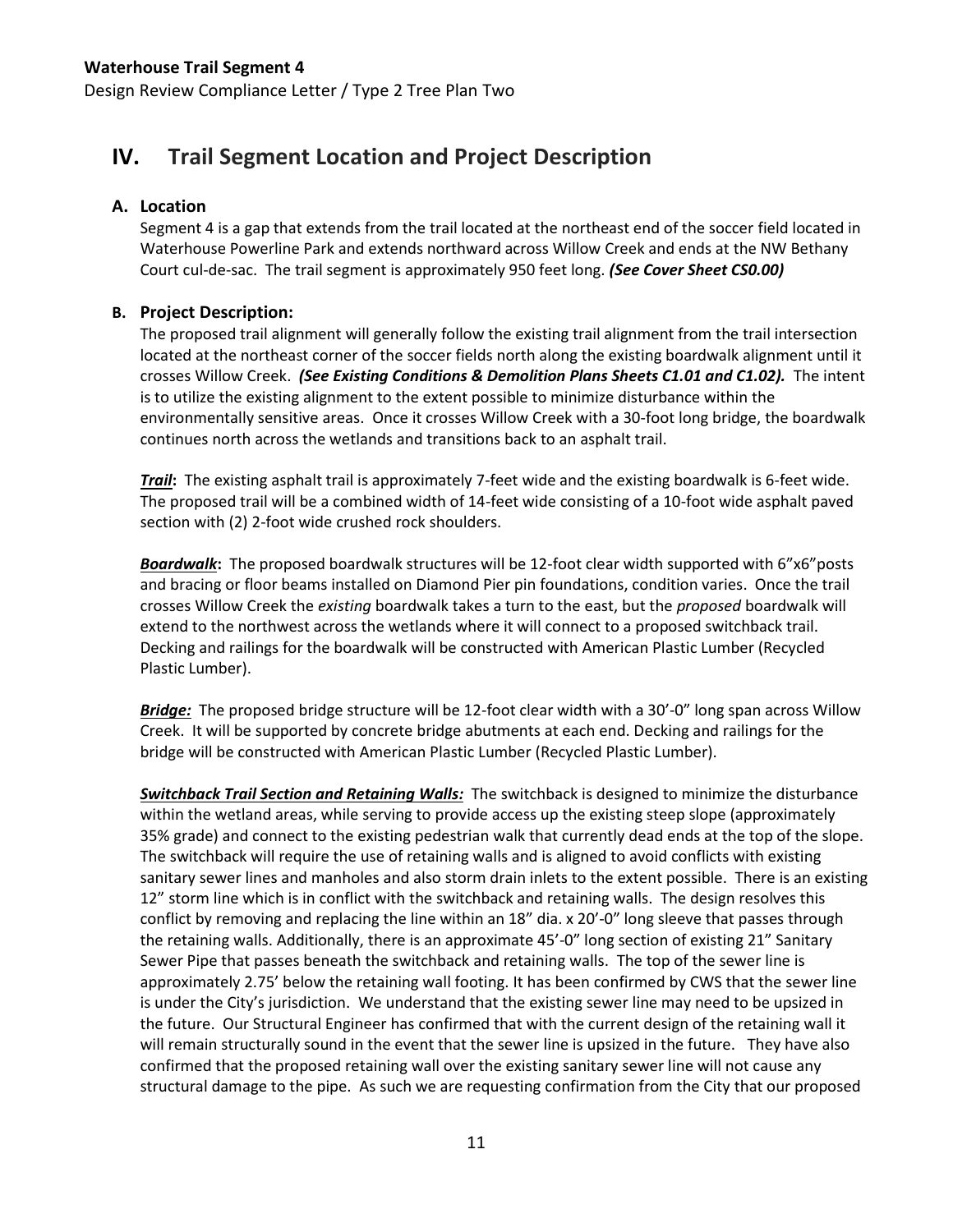Design Review Compliance Letter / Type 2 Tree Plan Two

### approach is acceptable. *(See Sheet S1.01 for Profiles and Sheet S1.02 for Plans depicting the utility conflicts and resolutions)*

Beyond the switchback, the trail will follow the same horizontal alignment of the existing 11-feet wide asphalt path until it reaches the existing 6-feet wide concrete sidewalk located at Bethany Court. The existing asphalt path will remain and be overlaid.

Although there are no on-street improvements planned as part of the segment 4 construction, there are plans to provide trail signage at Bethany Court identifying the route to the north across HWY 26.

There will be disturbance to both the Vegetated Corridor and the Wetland which will require mitigation. The extent of disturbance and mitigation is being reviewed by DSL/ACOE and Clean Water Services.

#### *Structures:*

The only proposed structures along this alignment are retaining walls with guardrail fencing on top, boardwalks and a bridge.

#### *Bridge and Boardwalks*

The District will contract directly with Western Wood Structures to design and fabricate the bridge and boardwalks as was done for the previously constructed trail segments. The goal in designing the boardwalks is to not exceed a vertical height of 30 inches between the exiting *ground and the proposed decking. However, as depicted on the plans there are several* stretches which do require handrails.

#### *Bridge Abutments*

The existing bridge abutments will be removed and replaced with new concrete abutments to accommodate the new wider bridge. The abutments have been structurally designed by KGA. *(See Sheet S2.02 for details.)*

#### *Retaining Walls*

The retaining walls will be constructed cast-in-place concrete with chamfered edges and joints to provide architectural relief. There will be a 4'-0" tall vinyl coated chain link fence constructed on top of the retaining wall to serve as a guardrail. The fence will be grounded. *(See Sheet S2.04 and S2.05 for details)*

#### *Signage:*

The trail will be signed appropriately for safety, regulatory and wayfinding purposes using the standards from the THPRD Sign Master Planning document *(See Sheets C3.02 and C3.03 for details).* In addition, THPRD will provide and install an interpretive/educational sign which describes the public benefits served by the vegetated corridor and wetlands that the trail crosses. The exact sign design and location is yet to be determined.

#### *Landscaping:*

The majority of the proposed planting improvements will consist of restoration of vegetated corridor, mitigation for tree removal and erosion control seeding. Trees to be planted are shown on Site Plans. *(See Sheet C2.01 and C2.02)*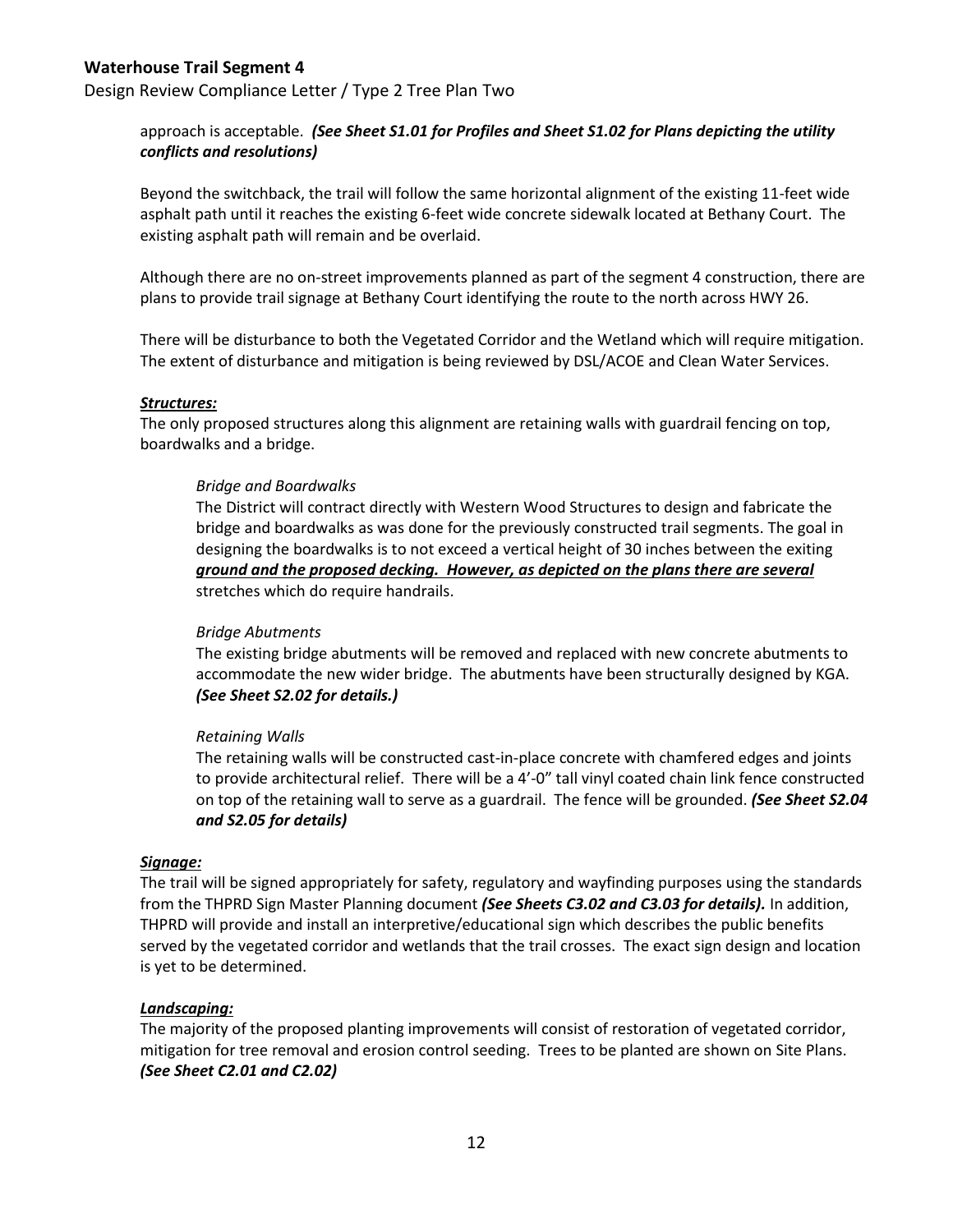Design Review Compliance Letter / Type 2 Tree Plan Two

#### *Parking:*

There are no parking improvements included in this project.

#### *Lighting:*

The District's policy is to NOT light its trails and parks. They typically only light areas where the trails connect or cross into public right-of-ways such as public sidewalks and streets. There are no street crossings associated with this trial project. However, where the trail meets the public sidewalk at NW Bethany Court, there is an existing cobra head street light adjacent to the trail. (*See photo below)* Although we have not conducted any light level studies for this specific light, we are assuming that it meets the City's lighting standards and thereby, also meets the lighting requirement for this project. Therefore, there are no proposed lights associated with this development.

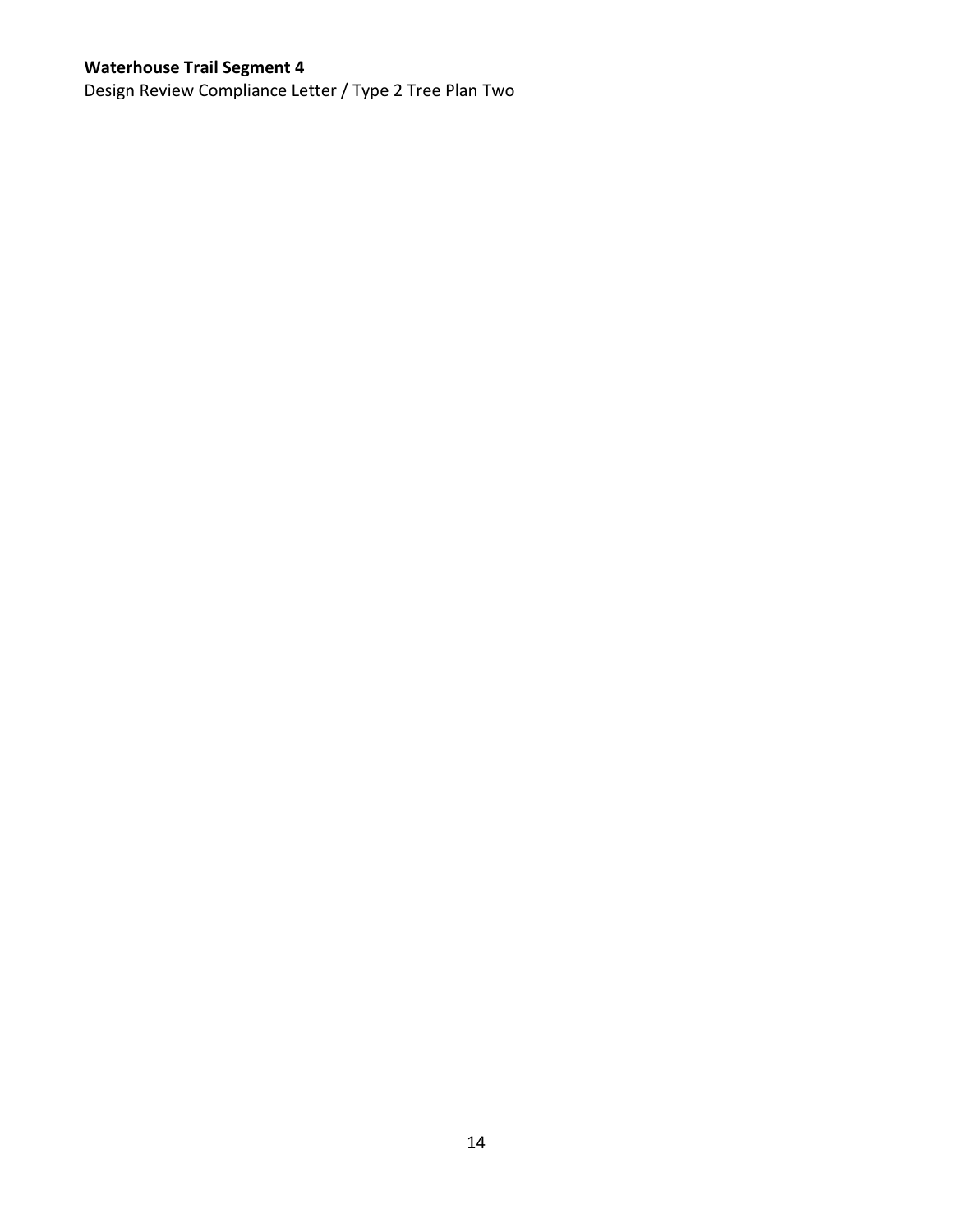## **V. Conformance with City of Beaverton Development Code**

The following is a written response to the applicable regulations associated with the development of the Waterhouse Trail Segment 4, as identified by the City of Beaverton in the Pre-Application Conference Summary. This written response, in combination with the associated drawings and exhibits submitted with the Design Review Compliance Letter Submittal Checklist and the Tree Plan Two Submittal Checklist are submitted as evidence of compliance with the applicable regulations. The following written narrative is supported by the drawings and exhibits included with this submittal.

The following are responses to the special requirement applicable to our development as identified in the Pre-Application Conference Meeting Summary Notes:

#### **APPLICATION FEES**

*Enclosed is a check for \$1,178.00 to cover the cost of the Design Review Compliance Letter (\$116.00) and the Tree Plan 2 (\$1,062.00) as was identified in the Pre-Application Conference Summary Notes.*

#### **SECTION 50.15 (CLASSIFICATION OF APPLICATIONS)**

*Section 50.15.2 provides for consolidated processing of applications. Segment 4 is subject to a Type 1 Design Review Compliance Letter (DRCL) and a Tree Plan 2. Based on Section 50.15.2, when more than one application is completed for a given proposal, as is the case for this proposal, both applications are subject to the procedure type which requires the broadest notice and opportunity to participate. Based on the proposal including an application for Tree Plan 2, the consolidated proposal is subject to a Type 2 procedure.* 

#### **SECTION 50.30 (NEIGHBORHOOD REVIEW MEETING):**

*Per the Pre-Application Conference, this project is not required to conduct a Neighborhood Review Meeting. However, THPRD conducted a Neighborhood Meeting as a courtesy update to the neighborhood anyway. (See Exhibit M – Neighborhood Meeting Info.)*

#### **CHAPTER 20 (LAND USES):**

*Segment 4 is Zoned Urban Standard Density R-7 and Office Industrial. Per the Key Issues/Considerations received form the City of Beaverton, since the proposed development is no more than a trail, the use is not consistent with the description for public parks, parkways and/or playground, and therefore does not warrant Conditional Use review.*

#### **CHAPTER 40 (PERMITS & APPLICATIONS):**

*This proposal is subject to the following two application types:*

*1. Design Review Compliance Letter (DRCL) Type 1.*

*Based on Code Section 40.20.15.1, the proposal meets Threshold No.1 of DRCL (items "I" Changing of existing grade and "h" Addition of new retaining walls). In this case, none of the other items "a though g" or "j through l" apply. One design standard in Section 60.05.25.10.A establishes maximum slope differentials (from residential) for grading improvements. However, subsection "C" exempts public right-of-way road improvements such as new streets, street widening, sidewalks and similar or related improvements. Staff indicated in the pre-application summary notes that they determined*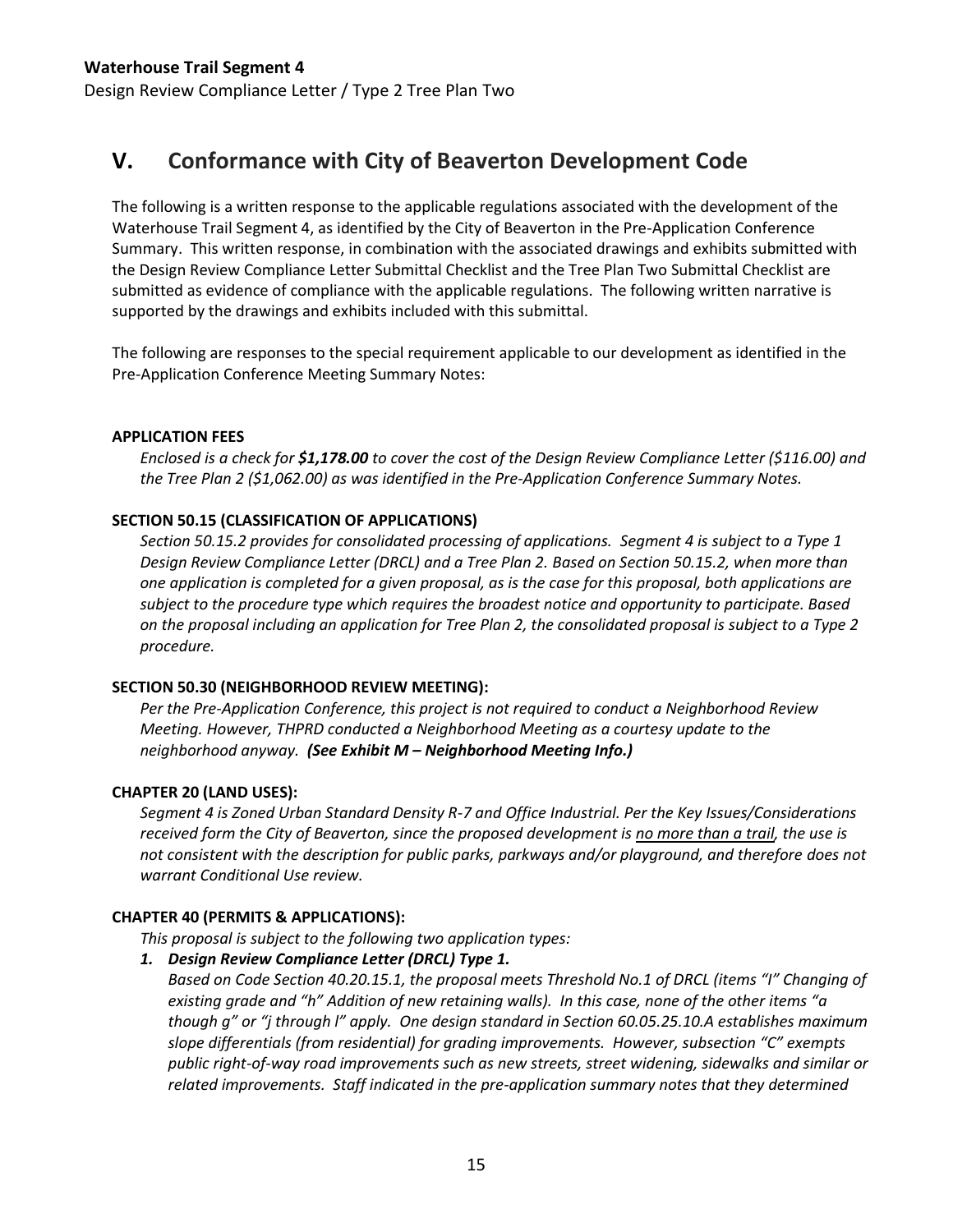Design Review Compliance Letter / Type 2 Tree Plan Two

*this trail project to be a similar or related improvement under "C" and is therefore exempt.* 

#### 2. *Tree Plan 2 Type 2*

*Based on Code Section 40.90.15.2, the proposal meets Threshold No.3 wherein, removal of up to 75% of the total DBH of non-exempt surveyed tree(s) found on the project site within SNRA's or Sensitive Areas as defined by Clean Water Services.*

*Pursuant to section 50.25.1.B of the development code, the following are written responses addressing the Type 2 Tree Plan Two – Approval Criteria as specified in 40.90.15.2.C.1-13 of the Development Code and included in the Tree Plan 2 Application:*

*1.* The proposal satisfies the threshold requirements for a Tree Plan Two application.

*The proposal satisfies the threshold requirement since none of the actions listed in 40.90.10 apply, none of the actions listed in 40.90.15.1 apply and threshold A.3 does apply wherein - Commercial, Residential, or Industrial Zoning District: Removal of up to and including 75% of the total DBH of non-exempt surveyed tree(s) within a SNRA or Significant Grove area that is found on the project site.*

2. All City application fees related to the application under consideration by the decision making authority have been submitted.

*All applicable fees have been submitted with this application.*

3. If applicable, removal of any tree is necessary to observe good forestry practices according to recognized American National Standards Institute (ANSI) A300-1995 standards and International Society of Arborists (ISA) standards on the subject.

*Please refer to the Certified Arborist Report prepared by Teragan & Associates, Inc., dated 9/14/17 for a detailed description of the proposed pruning and tree protection practices. The Technical Specifications generated for the project will reference the standard good forestry practices.*

4. If applicable, removal of any tree is necessary to accommodate physical development where no reasonable alternative exists.

*A thorough inventory and analysis was completed which led to the trail alignment shown on the drawings. The alignment was chosen to create the least amount of disturbance to the significant natural resources and utilized areas that were previously disturbed when possible. Please refer to the drawings for the proposed trail alignment and limits of grading and disturbance. Please refer to the Certified Arborist Report prepared by Teragan & Associates, Inc., dated 9/14/17 for a detailed description of the proposed tree protection practices.*

5. If applicable, removal of any tree is necessary because it has become a nuisance by virtue of damage to property or improvements, either public or private, on the subject site or adjacent sites.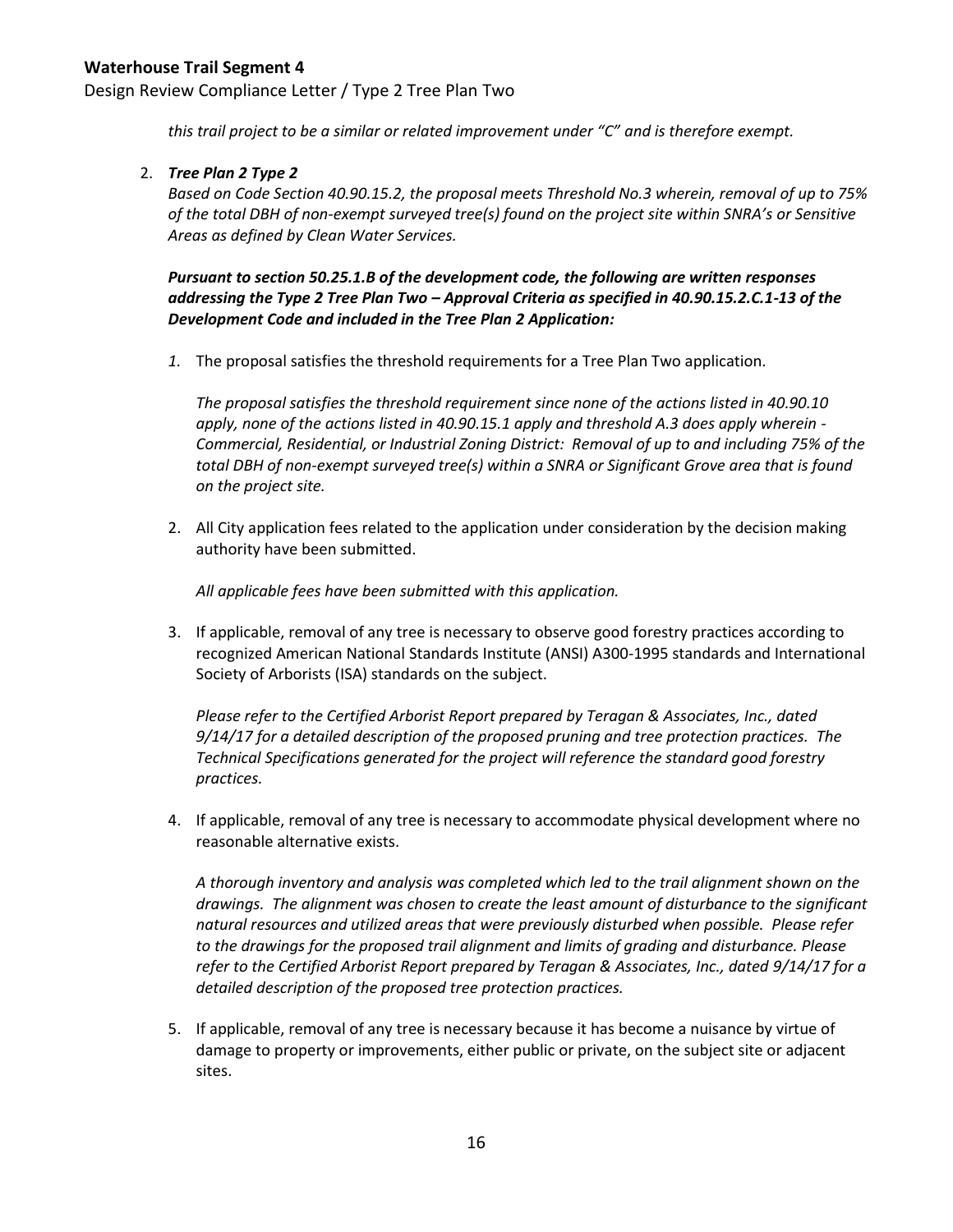Design Review Compliance Letter / Type 2 Tree Plan Two

*There will be the removal of a non-native Hawthorn tree that is considered to be invasive. Please refer to the Certified Arborist Report prepared by Teragan & Associates, Inc., dated 9/14/17 for a complete description of the trees being removed.* 

6. If applicable, removal is necessary to accomplish public purposes, such as installation of public utilities, street widening, and similar needs, where no reasonable alternative exists without significantly increasing public costs or reducing safety.

*The removal will be necessary to accomplish the construction of a regional trail, and the associated grading. No additional public facilities are proposed as part of this project.*

7. If applicable, removal of any tree is necessary to enhance the health of the tree, grove, SNRA, or adjacent trees to eliminate conflicts with structures or vehicles.

*The trees being removed are for the purpose of eliminating conflicts with the adjacent paved trail, and elevated boardwalk and bridge structures.*

8. If applicable, removal of any tree(s) within a SNRA or Significant Grove will not result in a reversal of the original determination that the SNRA or Significant Grove is significant based on criteria used in making the original significance determination.

*The removal of the trees within the SNRA will not reverse the original determination of this SNRA. Please refer to the Significant Natural Resources Assessment Report – Waterhouse Trail Project for the City of Beaverton and Unincorporated Washington County dated August 2, 2017 for specific information regarding the SNRA.*

9. If applicable, removal of a tree(s) within a SNRA or Significant Grove will not result in the remaining trees posing a safety hazard due to the effects of wind throw.

*Proposed removal of the trees will not result in safety hazard. Please refer to the Certified Arborist Report prepared by Teragan & Associates, Inc., dated 9/14/17 for a complete description of the trees being removed and reasons for removal.*

10. The proposal is consistent with all applicable provisions of Section 60.60 Trees and Vegetation and Section 60.67 Significant Natural Resources.

*Please refer to the Significant Natural Resources Assessment Report – Waterhouse Trail Project for the City of Beaverton and Unincorporated Washington County dated August 2, 2017 for specific information regarding the SNRA. The proposed trail improvements are believed to be consistent with all applicable provisions of both Section 60.60 and 60.67. Please refer to the narrative response for those specific code sections addressed previously in this document.*

11. Grading and contouring of the site is designed to accommodate the proposed use and to mitigate adverse effects on neighboring properties, public right-of-way, surface drainage, water storage facilities, and the public storm drainage system.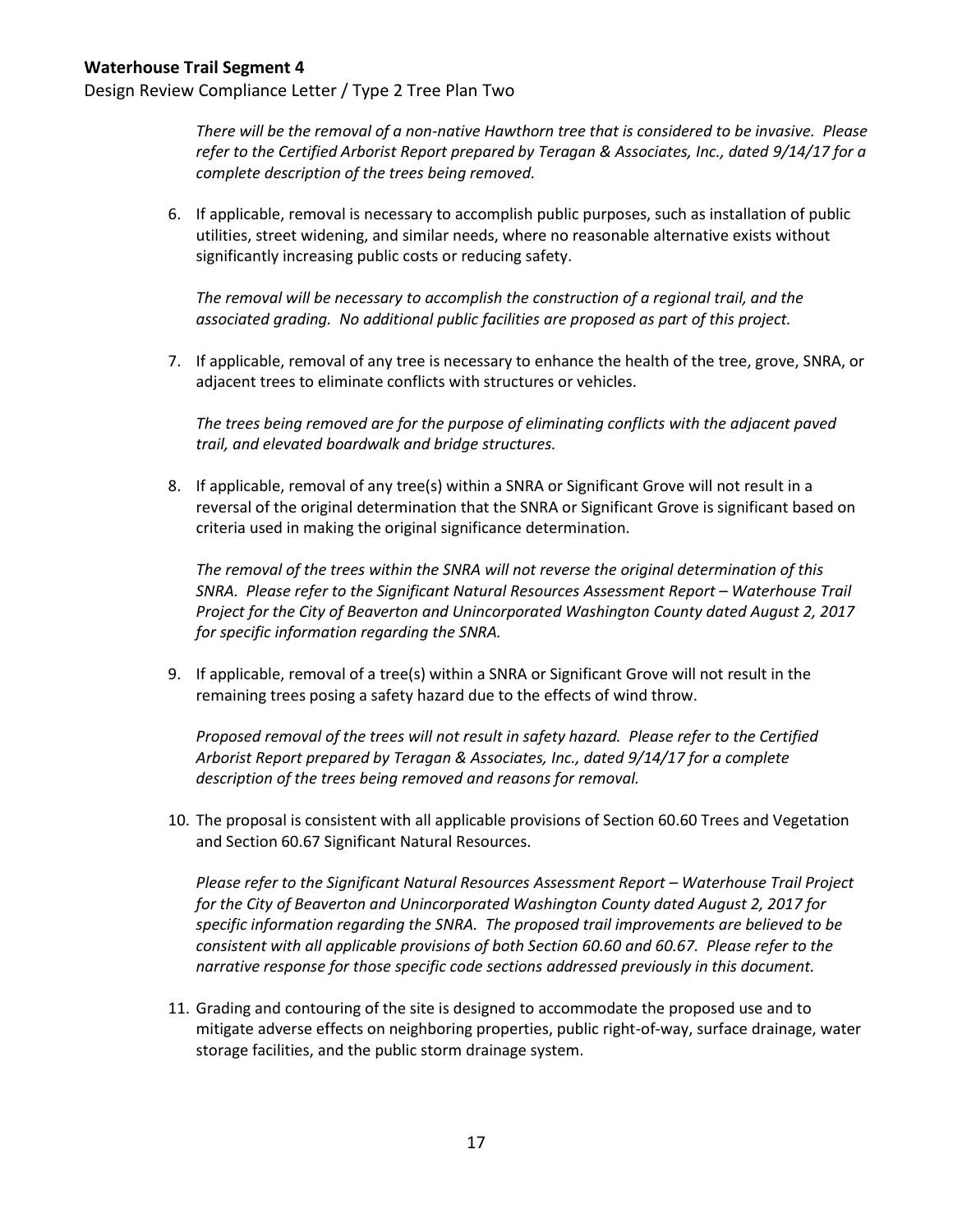Design Review Compliance Letter / Type 2 Tree Plan Two

*The grading is designed to accommodate the proposed trail with the least possible adverse effects to the sensitive areas. Based on the No-rise evaluation there will be no adverse effects to neighboring properties, public right-of-ways, surface drainage, water storage facilities or public storm drainage system.* 

12. The proposal contains all applicable application submittal requirement as specified in Section 50.25.1 of the Development Code.

*To the best of our knowledge at the time of submittal, the proposal contains all submittal requirements.* 

13. Applications and documents related to the request which will require further City approval, shall be submitted to the City in proper sequence.

*Any additional documents and/or applications required by the City will be submitted in the proper sequence. There is currently a JPA application under review that will be submitted once it is approved.* 

#### **CHAPTER 60 (SPECIAL REGULATIONS):**

*Responses* to the applicable special requirements are addressed below and in the drawings and exhibits included with this DRCL and Tree Plan 2 Submitted.

Section 60.05 (Design Review Principles Standards and Guidelines)

60.05.10. Design Principle

1. Building Design and Orientation

*No buildings are proposed for this project. (n/a)*

2. Multiple Use District Building Orientation and Design.

*No buildings are proposed for this project. (n/a)*

3. Circulation and Parking Design

*The shared-use trail provides a safe and convenient means to connect surrounding neighborhoods and supports alternative means of transportation to the automobile. There are no parking improvements included in this project.*

4. Landscape, Open Space, and Natural Areas Design

*Disturbance occurring from construction of the trail will be restored to blend back in with the original surroundings. Invasive and noxious species of plants will be removed when encountered and a sustainable landscape planting design will be implemented using native plants where appropriate. There is a large thicket of Blackberry that exists on the majority of the steep slope at the north end of the proposed alignment. The Blackberry will be removed within the trail*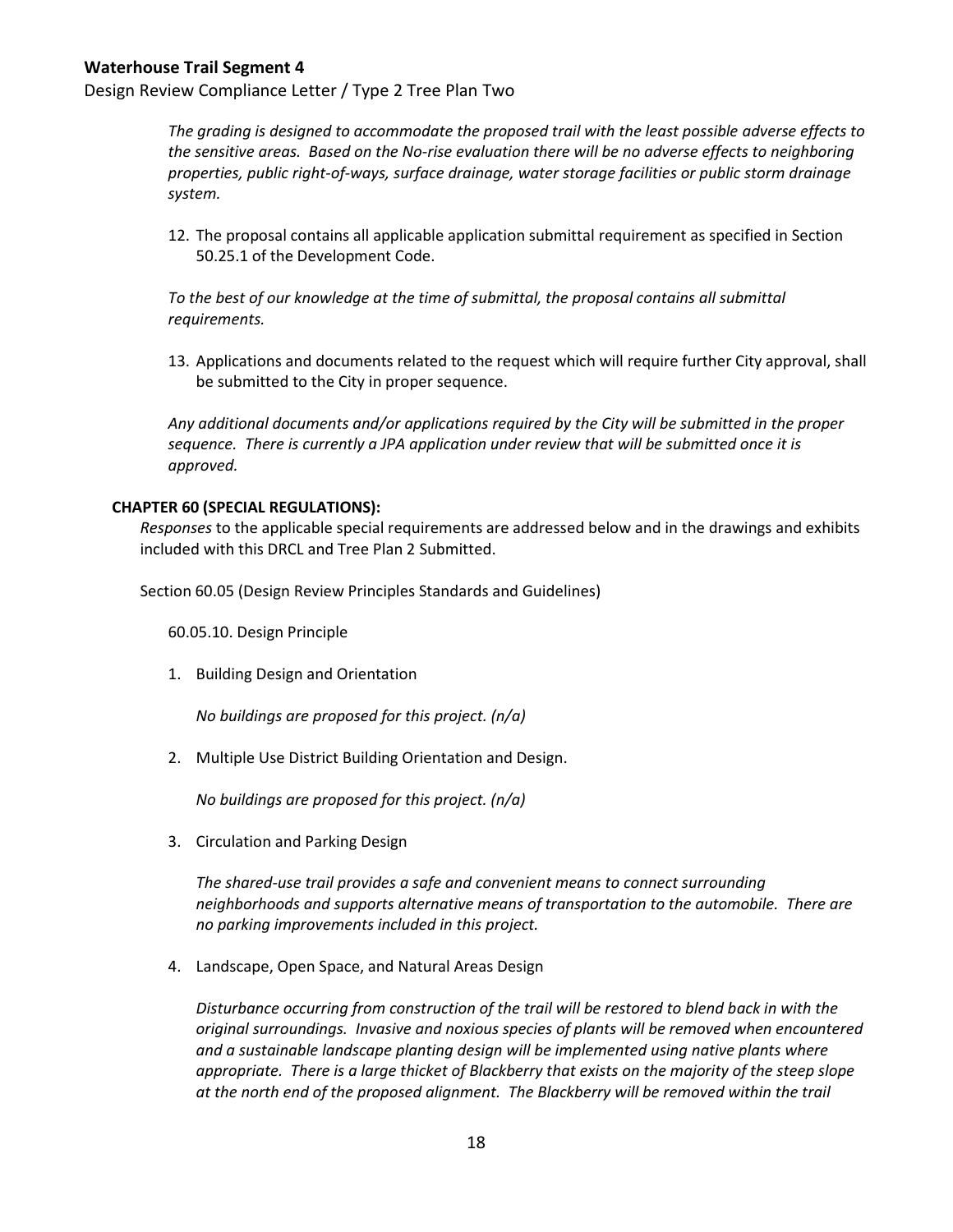*corridor and grading limits and will be replanted to ensure slope stabilization and to blend with the surrounding significant natural resources.* 

*In addition to designing to minimize impacts, any natural features including but not limited to wetlands or significant natural resources will be restored, mitigated for or enhanced. A Certified Arborist Report has been completed for the project. Trees to be removed will be mitigated as required. Please refer to the Tree Plan drawings, the certified Arborist Report and the responses to Section 60.60 of the COB Development Code provided below.* 

*Additional requirements for mitigation will be identified during the Joint Permit Application process which is currently under review and also as set forth in the Service Provider Letter provided by Clean Water Services.*

5. Lighting Design.

*The District's policy is to NOT light its trails and parks. There are also no street crossings to warrant lighting related to this proposal. There is an existing light at NW Bethany Ct, adjacent*  to the north end of the trail. The street light is lighting the existing sidewalk where the trail *begins. We assume that the light levels are adequate in this location based on the proximity of the trail to the existing sidewalk. Therefore, there are no lights included in this project.* 

60.05.15. Building Design and Orientation Standards.

*There are no buildings included in this project. (n/a) The only architectural features consist of boardwalks, a bridge and retaining walls.* 

*The* boardwalks *will be built using 6"x6" posts mounted on Diamond Pier foundations to minimize impacts to sensitive areas. The framing will consist of wooden construction and the decking and railing will be constructed of plastic lumber. Where deck elevations are over 30" from the adjacent finished grade of the ground below, guardrails will be incorporated in the design. Otherwise a curb rail will be utilized. Refer to the drawings prepared by Western Wood Structures for more detailed description of dimensions and materials.*

*The* retaining *walls will be constructed cast-in-place concrete with chamfered edges and joints to provide architectural relief. There will be a 4'-0" tall vinyl coated chain link fence constructed on top of the retaining wall to serve as a guardrail.*

60.05.20. Circulation and Parking Design Standards.

1. Connections to the public street system.

*Although there are no on-street improvements planned as part of the Segment 4 construction, the north end of the shared-use path will end at the public sidewalk located at Bethany Court. There are plans to provide street signage indicating that Bethany Court is a bike route.*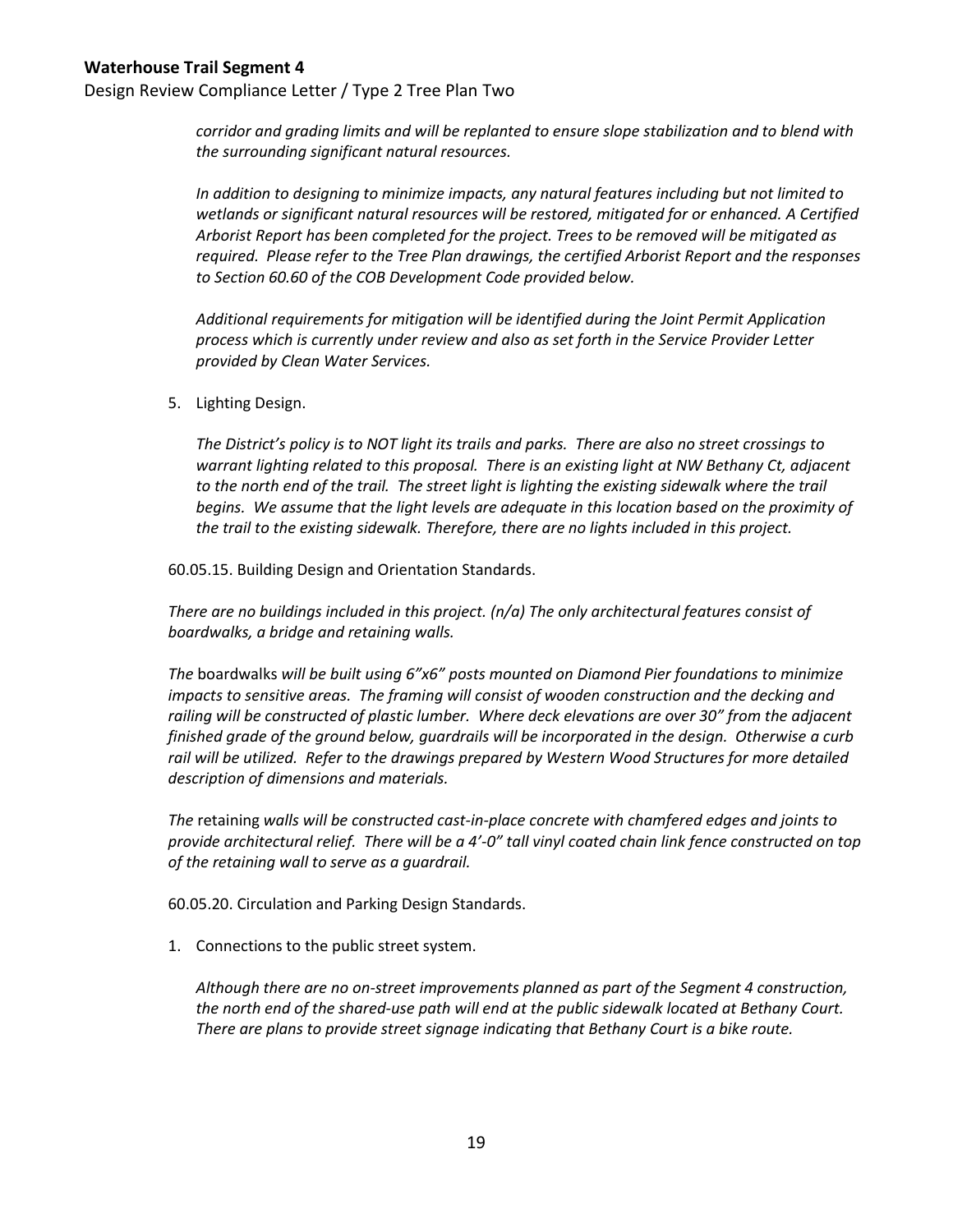Design Review Compliance Letter / Type 2 Tree Plan Two

2. Loading areas, solid waste facilities and similar improvements

*No loading areas, solid waste facilities or similar improvements are proposed for this project.*

3. Pedestrian circulation

*Although there are no on-street improvements planned as part of the segment 4 construction, the north end of the shared-use path will end at the public sidewalk located at Bethany Court. There are plans to provide street signage indicating that Bethany Court is a bike route.*

4. Street frontages and parking areas

*No parking areas are being built as part of this project. (n/a)*

5. Parking area landscaping

*No parking areas are being built as part of this project. There is currently buffer planting associated with existing parking lots at the north end of the trail alignment. The planting is not anticipated to be removed.*

6. Off-Street parking frontages in Multiple-Use Districts.

*No parking areas are being built as part of this project. (n/a)*

7. Sidewalks along streets and primary building elevations in Commercial and Multiple Use zones.

*No modifications to the sidewalks are planned as part of this proposal.*

8. Connect on-site buildings, parking, and other improvements with identifiable streets and drive aisles in Residential, Commercial, and Multiple-Use zones.

*The proposed trail will not connect to buildings, parking or other improvements. (n/a)*

9. Ground floor uses in parking structures

*There are no parking structures located within this project. (n/a)*

60.05.25. Landscape, Open Space, and Natural Areas Design Standards.

*The shared-use trail follows an alignment that falls within a proposed PGE easement, or within THPRD property. Sections 60.05.25 (1) through (7) refer to landscaping within multi-family residential zones, common greens, shared courts, and are not applicable to this project.* 

8. Retaining Wall

*There are some runs of the retaining walls that will exceed 50 lineal feet and will exceed 6 feet in height. The walls will be constructed cast-in-place concrete with chamfered edges and joints to*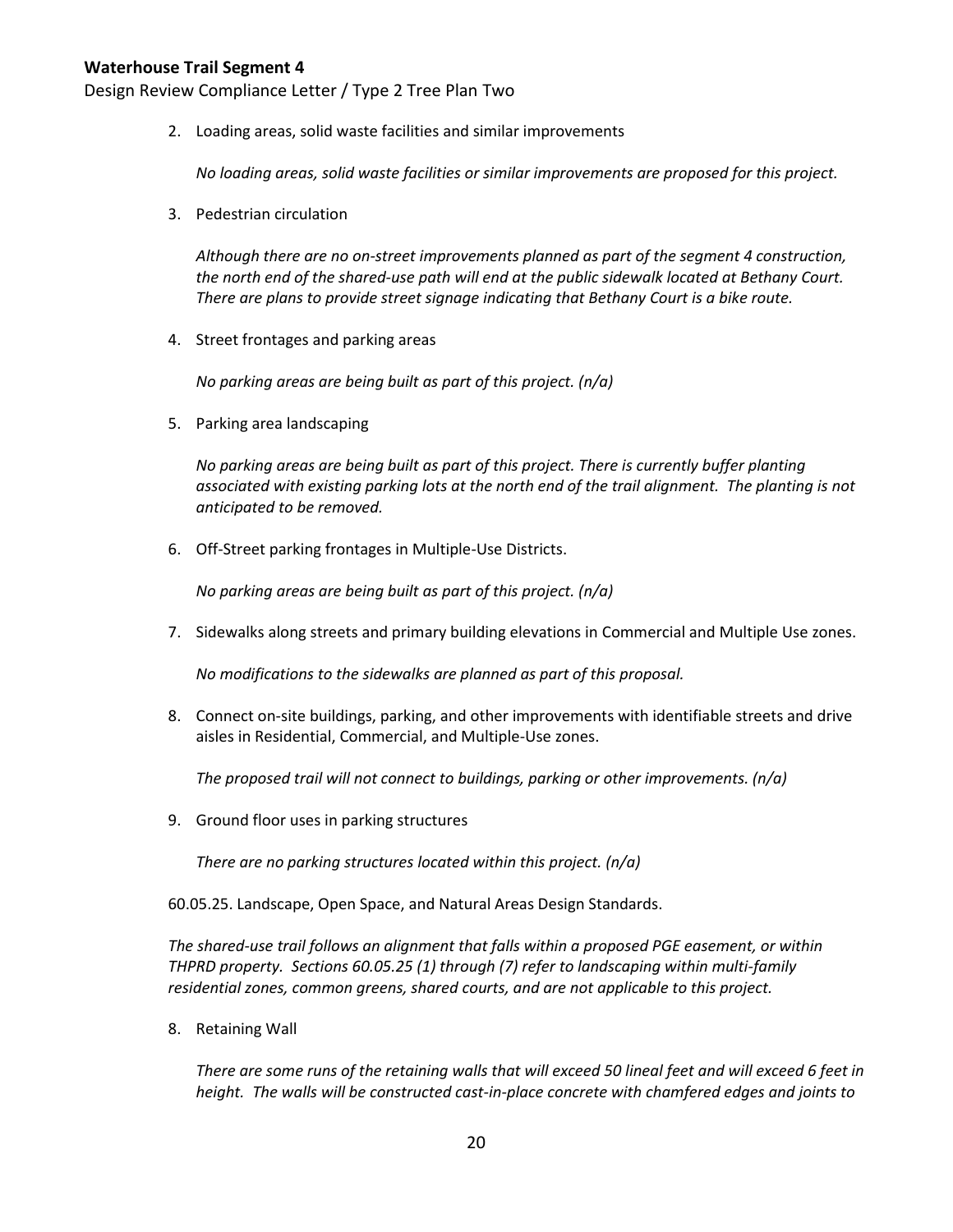*provide architectural relief and interest. The wall is located within a natural resource area and will be buffered with native plantings.*

9. Fences and Wall

*There will be a 4'-0" tall vinyl coated chain link fence constructed on top of the retaining wall to serve as a guardrail. Walls are described in number 8 above.*

*10.* Minimize significant changes to existing on-site surface contours at residential property lines.

*Per the City's written comment in the KEY ISSUES/CONSIDERATIONS section of the Pre-Application Conference Meeting Summary Notes, per sub section "C" of this code section, public right-of-way road improvements such as streets, street widening, sidewalks and similar or related improvements are exempt. Staff has determined the trail project to be a similar or related improvement under "C".*

11. Integrate water quality, quantity, or both facilities.

*Storm water quality and quantity are both addressed in the Waterhouse Trail Segment 4 Hydrology Report. (See Exhibit G- Hydrology Report)*

12. Natural Areas

*Any disturbance within significant natural resource areas will strictly adhere to the requirements mandated by the governing jurisdiction. The project has been designed to minimize encroachment into the natural areas to the greatest extent possible. However, this proposal will result in some encroachment. A description of the natural resources, the impact of this proposal and the requirements that will be met to mitigate for the impacts are discussed in detail in Exhibit C - CWS Service Provider Letter and Exhibit D – CWS Site Assessment. In addition, a JPA has been prepared and submitted to Army Corps of Engineers and Division of State Lands. Any subsequent requirements resulting from the approval of that permit process will be met as well.* 

13. Landscape Buffering Requirements.

*Per the Applicability of Buffer Standards the shared-use trail should be considered exempt based on its alignment through existing public utility easements, and in terms of safety, visual access should be maintained. The disturbed areas adjacent to the path will be restored with groundcover or lawn to match the remaining surroundings. When encountered invasive and noxious plants will be removed.*

14. Community Gardens.

*There are no community gardens located within this project. (n/a)*

60.05.30. Lighting Design Standards.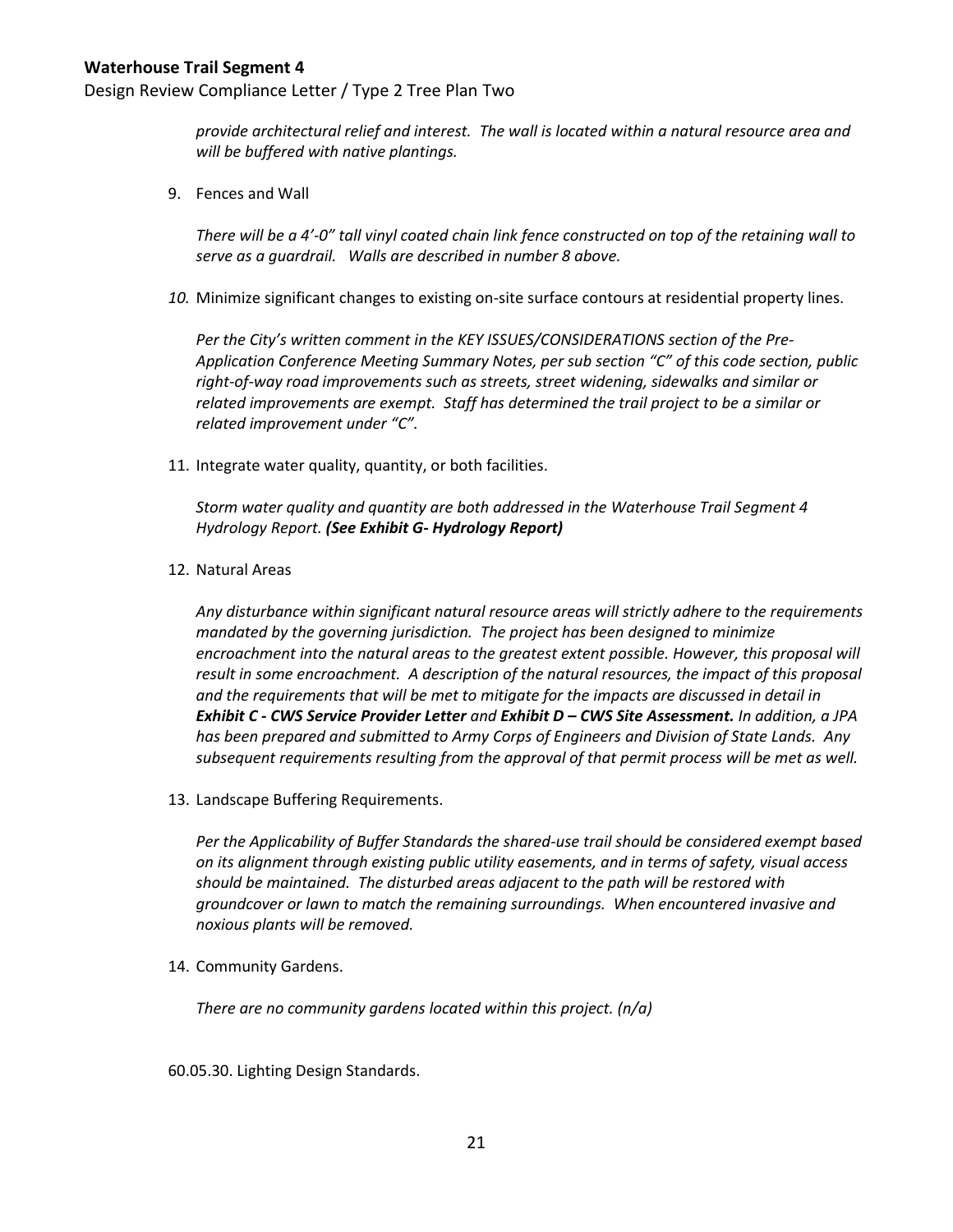Design Review Compliance Letter / Type 2 Tree Plan Two

15. *The District's policy is to NOT light its trails and parks. Therefore, there are no lights included in this project.* 

*There is an existing street light at NW Bethany Ct, where the trail connects to the public right-ofway. This is an existing condition and connection point to the trail, and it is assumed that the exiting light levels are in conformance with City Standards.* 

60.05.35 through 60.05.50

*The remainder of the code Section 60.05 are guidelines that have already been addressed above and/or are not applicable to this proposal.*

#### **SECTION 60.10 (FLOODPLAIN REGULATIONS)**

60.10.05. Purpose

*In accordance with 60.10.05 we are preserving the conveyance capacity and providing for health safety and welfare. The proposal maintains the functions and values of the floodplain, does not inhibit conveyance, storage or stream flows through the existing natural flood conveyance system.* 

*A No-rise report has been completed for the project which concludes that the proposed project meets the requirements for a no-rise finding. (See Exhibit I – No-Rise Report)*

60.10.10. Floodplain Designation

- *1. Willow Creek is shown on the FIRM Map*
- *2. A No-Rise Report has been completed for the proposed project which indicates no adverse effects will result from the proposal.*
- *3. It is understood that a larger flood could occur.*
- *4. No hazardous materials will be stored in the floodplain as a result of this proposal. No materials will be stored which will obstruct the flow of water or reduce the holding capacity of the site.*

60.10.15. Development in Floodway

*Per Section 60.10.15.1.A and C, the bridge and trails (boardwalks) are acceptable developments in the regulatory floodway and a no-rise report was completed that indicates no adverse effects will result from the proposal.*

60.10.20. Commercial and Industrial Uses in the Floodway Fringe

*No commercial or Industrial Uses proposed. n/a* 

60.10.25. Residential Uses in the Floodway Fringe

*No Residential Uses proposed. n/a*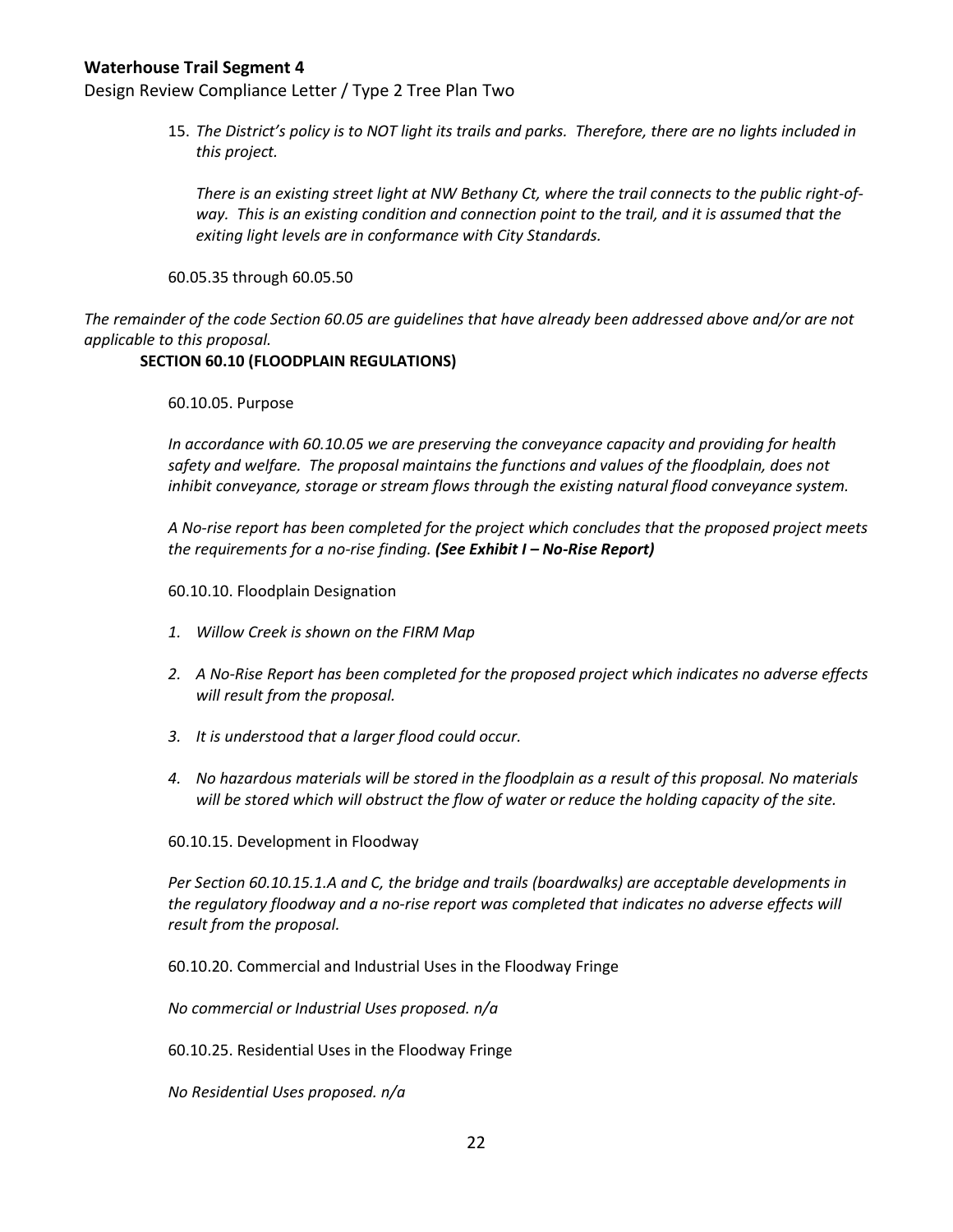60.10.30. Development of Critical Facilities within the Floodway Fringe.

*No critical facilities are proposed within the Floodway Fringe. n/a*

#### **SECTION 60.60 (TREES AND VEGETATION)**

60.60.07. Enforcement

*A Type 2 Tree Plan Two and a certified arborist report have been prepared for this project which serve as a guide for the contractor to follow and which is for the purpose of ensuring the proper removal and protection of trees. Please refer to the Certified Arborist Report for Segment 4 and the associated Tree Inventory Spreadsheet prepared by Teragan & Associates, Inc., dated 9/14/17.*

*Most of the trees on the property are well away from where the trail is to be constructed and will not be impacted. As such, the only trees inventoried were those that do have potential to be impacted either directly by the construction of the trail or by the construction activities that will occur to construct the trail if care is not taken to limit the construction area. The numbers in the Tree Inventory chart correspond to the numbers located by the trees indicated on the site plans for the project.*

60.60.10. Types of Trees and Vegetation Regulated

*Trees identified to be removed for construction of the trail are considered to be either Trees within Significant Natural Resource Areas or Landscape Trees. They are a mix of Native and non-native trees which are identified on the tree plan and the certified arborist report. Please refer to the Certified Arborist Report and the associated Tree Inventory chart prepared by Teragan & Associates, Inc., dated 9/14/17.*

60.60.15 Pruning, Removal, and Preservation Standard

1. Pruning Standard

*If any pruning is required for the construction of this trail, it will be done under direction of a licensed arborist and in accordance with the City's adopted Tree Planting and Maintenance Policy.*

- 2. Removal and Preservation Standards
	- *A. No Protected Trees are being removed as part of this trail development.*
	- *B. All Landscape Trees removed will be mitigated for as set forth in Section 60.60.25.*
	- *C. Trees removed for the construction of the trail are within a Significant Natural Resource Area and therefore will be subject to mitigation review and standards as described in 60.60.25.2. However, as noted in the Pre-Application Conference Meeting Summary Notes, the project is not part of Significant Grove G-25 according to the City's Significant Tree Inventory.*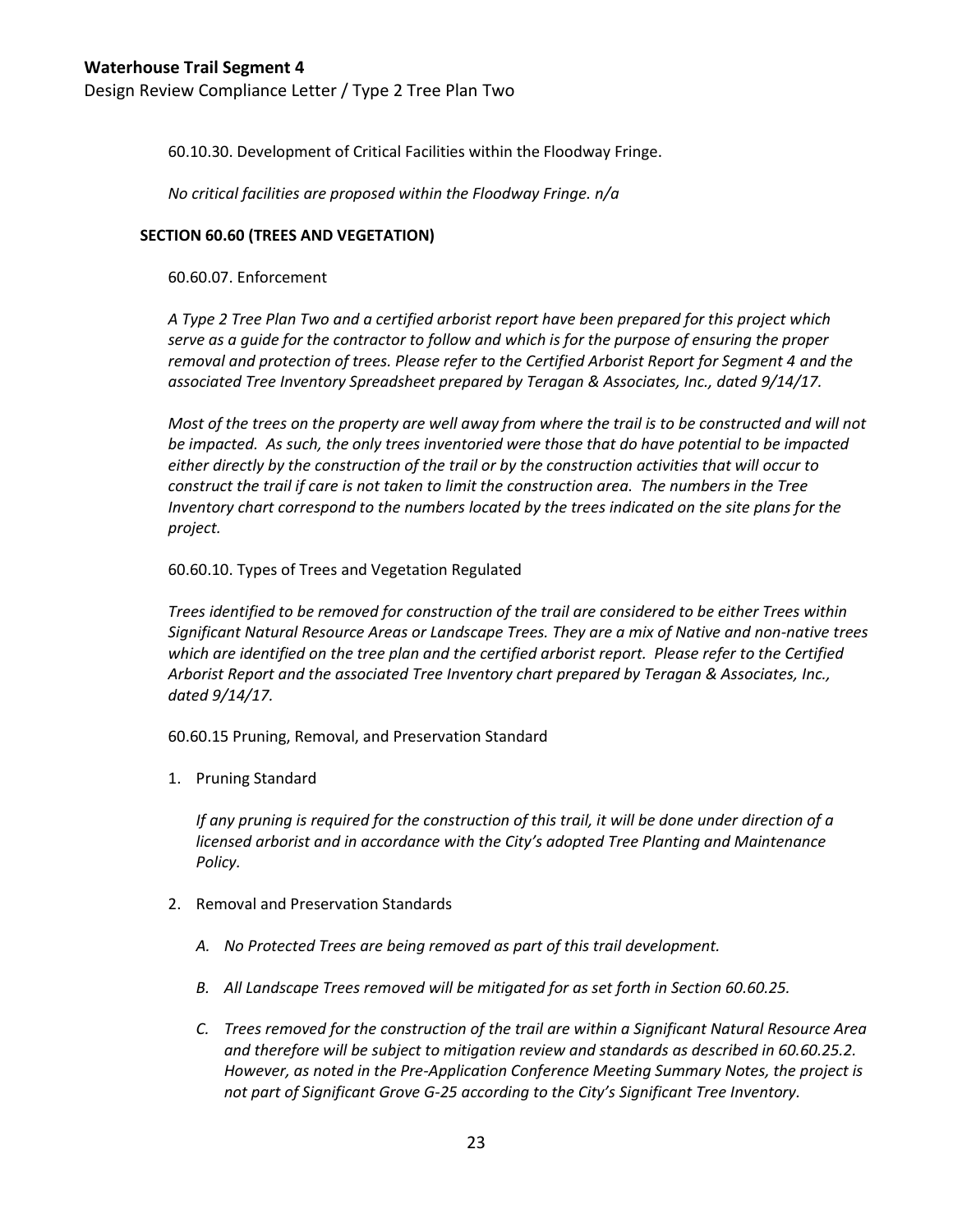60.60.20 Tree Protection Standards during Development

*Trees classified as protected trees shall be protected during development in compliance with the standards described in 60.60.20*

60.60.25.2. Mitigation for the removal of trees from Significant Groves or SNRAs shall be required as follows:

- A. Calculate the total DBH of the trees to be removed. Denote both deciduous and coniferous trees in separate tables; however, both tables will result in the sum total of the DBH to be removed.
- B. If the total DBH of trees to be removed is less than or equal to 50% of the total DBH of surveyed trees on the site, then no mitigation is required for the trees to be removed.
- C. If the total DBH of trees to be removed is greater than 50% of the total DBH of surveyed trees on site, then mitigation is required for the amount of DBH to be removed that exceeds 50% of the total DBH of surveyed trees on site.

For example, if 75 inches is the total amount of DBH to be removed from a site and 60 inches of DBH represents 50% of the total surveyed DBH, then 15 inches of DBH is the total required amount of mitigation.

*The proposed project will result in approximately 146.50 inches DBH of tree volume removed although only 51 inches DBH will actually be removed. Approximately 95.50 inches DBH of tree volume will have critical root zone impacts, even though these trees will not require removal they were included in the quantity for removal due to the Beaverton code language, "any tree whose*  root protection zone will be impacted is to be shown as a removal in this report and on the *project's plans". See Table below for summary of tree impacts resulting from this project. We will be planting 18 inches DBH of on-site mitigation trees, see plans for species and locations. (See Sheets C2.01 and C2.02 for tree location and species)*

| Mitigation for Multiple Use Zones - Segment 4       |        |  |  |
|-----------------------------------------------------|--------|--|--|
| DBH of Surveyed Trees                               | 229.50 |  |  |
| DBH Proposed for Removal (MAXIMUM removal           | 146.50 |  |  |
| allowed is 75% Surveyed Tree DBH)                   |        |  |  |
| Mitigation Threshold (50% Surveyed Tree DBH)        | 114.75 |  |  |
| DBH to be Mitigated (75% DBH Removal - 50% DBH      | 31.75  |  |  |
| Threshold=25% Surveyed DBH                          |        |  |  |
| On Site Mitigation (50% of the DBH to be mitigated) | 15.86  |  |  |